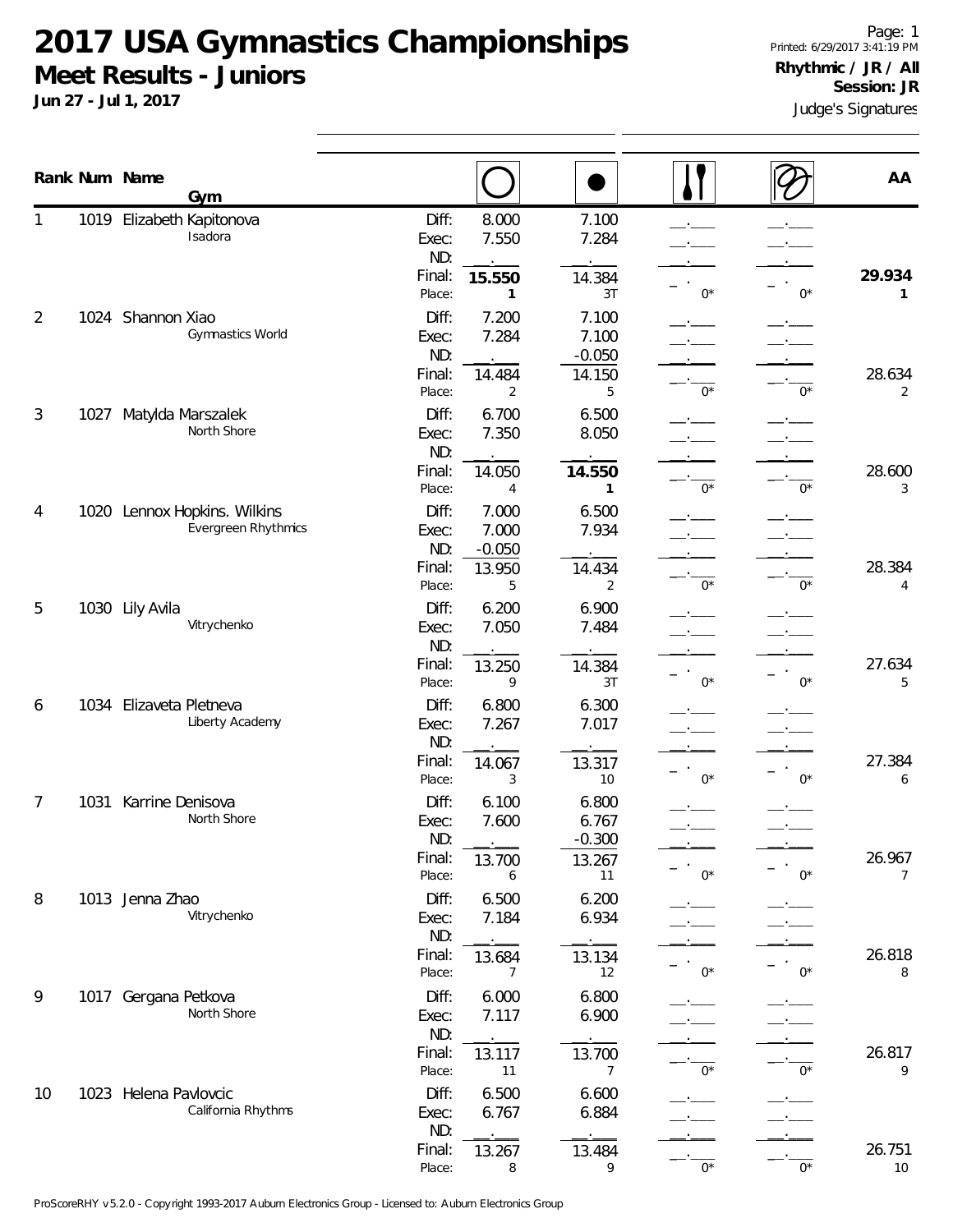## **2017 USA Gymnastics Championships Meet Results - Juniors**

**Jun 27 - Jul 1, 2017**

|    |      | Rank Num Name<br>Gym                       |                                 |                                  |                                      |       |              | AA           |
|----|------|--------------------------------------------|---------------------------------|----------------------------------|--------------------------------------|-------|--------------|--------------|
| 11 | 1033 | Shallie Rasin<br>Rhythmic Ribbon TX        | Diff:<br>Exec:<br>ND:           | 5.800<br>7.100                   | 7.100<br>6.717                       |       |              |              |
|    |      |                                            | Final:<br>Place:                | 12.900<br>13                     | 13.817<br>6                          | $0^*$ | $0^*$        | 26.717<br>11 |
| 12 |      | 1015 Naomi Skotnikov<br>Vitrychenko        | Diff:<br>Exec:<br>ND:           | 6.100<br>7.000                   | 6.400<br>6.617                       |       |              |              |
|    |      |                                            | Final:<br>Place:                | 13.100<br>12                     | 13.017<br>13                         | $0^*$ | $0^*$        | 26.117<br>12 |
| 13 | 1021 | Nerea Francis<br><b>VIDA</b>               | Diff:<br>Exec:<br>ND:           | 5.300<br>6.900                   | 6.700<br>6.900                       |       |              |              |
|    |      |                                            | Final:<br>Place:                | 12.200<br>15T                    | 13.600<br>8                          | $0^*$ | $0^*$        | 25.800<br>13 |
| 14 |      | 1014 Victoria Kobelev<br>Rhythmic Art      | Diff:<br>Exec:<br>ND:           | 5.800<br>6.800                   | 5.300<br>6.984                       |       |              |              |
|    |      |                                            | Final:<br>Place:                | 12.600<br>14                     | 12.284<br>17T                        | $0^*$ | $0^*$        | 24.884<br>14 |
| 15 |      | 1026 Ekaterina Rodova<br>M&N               | Diff:<br>Exec:<br>ND:           | 6.000<br>6.134                   | 6.200<br>6.217                       |       |              |              |
|    |      |                                            | Final:<br>Place:                | 12.134<br>17                     | 12.417<br>15                         | $0^*$ | $0^*$        | 24.551<br>15 |
| 16 |      | 1022 Julia Naishuler<br>Isadora            | Diff:<br>Exec:<br>ND:<br>Final: | 6.100<br>7.067<br>13.167         | 6.000<br>5.734<br>$-0.600$<br>11.134 |       |              | 24.301       |
| 17 |      | 1032 Daria Merkulova<br>Vitrychenko        | Place:<br>Diff:<br>Exec:<br>ND: | 10<br>5.300<br>6.150<br>$-0.600$ | 21<br>6.400<br>6.467                 | $0^*$ | $0^*$<br>-'- | 16           |
|    |      |                                            | Final:<br>Place:                | 10.850<br>20                     | 12.867<br>14                         | $0^*$ | $0^*$        | 23.717<br>17 |
| 18 |      | 1028 Kate Danilov<br>North Shore           | Diff:<br>Exec:<br>ND:           | 5.200<br>6.300<br>$-0.050$       | 5.800<br>6.234                       |       |              |              |
|    |      |                                            | Final:<br>Place:                | 11.450<br>18T                    | 12.034<br>19                         | $0^*$ | $0^*$        | 23.484<br>18 |
| 19 |      | 1018 Isabelle Richardson<br>Eurogymnastics | Diff:<br>Exec:<br>ND:           | 5.200<br>6.250                   | 5.700<br>6.117                       |       |              |              |
|    |      |                                            | Final:<br>Place:                | 11.450<br><b>18T</b>             | 11.817<br>20                         | $0^*$ | $0^*$        | 23.267<br>19 |
| 20 |      | 1016 Jessica Tijam<br>San Diego Rhythms    | Diff:<br>Exec:<br>ND:           | 4.000<br>5.884                   | 6.000<br>6.284                       |       |              |              |
|    |      |                                            | Final:<br>Place:                | 9.884<br>21                      | 12.284<br>17T                        | $0*$  | $0^*$        | 22.168<br>20 |